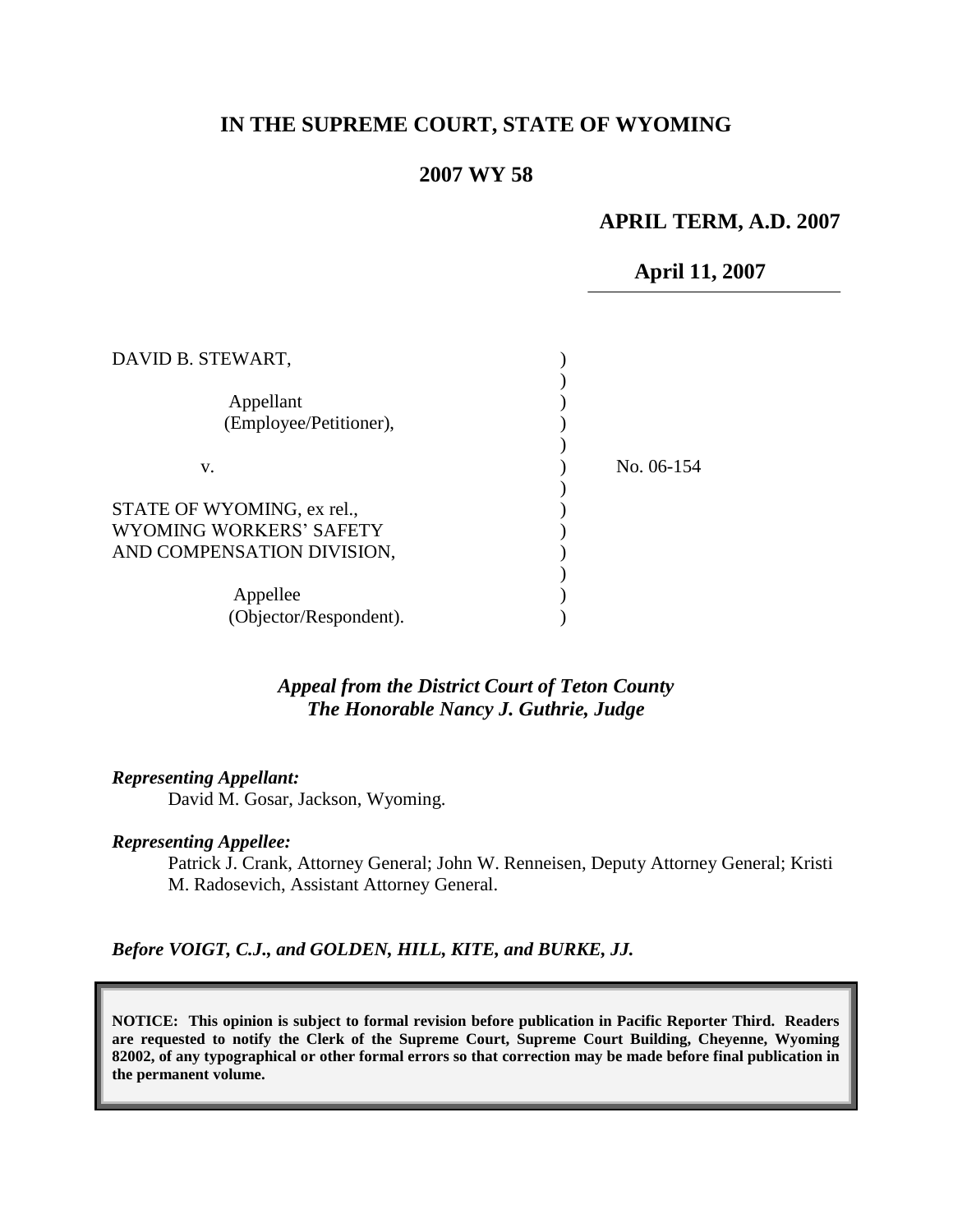## **BURKE, Justice.**

[¶1] After undergoing surgery for a work-related injury, Mr. Stewart suffered an anoxic brain injury due to an accidental overdose of narcotic medications. Mr. Stewart sought worker's compensation benefits for the brain injury pursuant to the second compensable injury rule. The Office of Administrative Hearings ("OAH") denied benefits finding that the use of his wife's narcotic pain medication broke the chain of causation and, consequently, Mr. Stewart failed to meet his burden of proof. Mr. Stewart challenges the order denying benefits. We affirm.

### *ISSUES*

- [¶2] Mr. Stewart presents the following issues for review:
	- I. Did the Office of Administrative Hearings err as a matter of law when it concluded that Mr. Stewart's use of non-prescribed medication to treat pain resulting from surgery for a work-related hernia – medication that when added to the prescription pain medication he also used caused anoxic brain injury – disqualified him from workers' compensation coverage for the brain injury?
	- II. Was the essential finding that Dr. Ferguson's opinion was "speculative" not supported by substantial evidence and/or arbitrary and capricious?

The Wyoming Workers' Safety and Compensation Division ("Division") states the issue as:

> Whether substantial evidence supports the hearing examiner's decision that [Mr.] Stewart failed to establish his anoxic brain injury, caused by an overdose, was a compensable injury as defined by the Wyoming Workers' Compensation Act?

## *FACTS*

[¶3] On September 8, 2003, Mr. Stewart sustained a left inguinal hernia while lifting construction materials for his employer. Outpatient surgery was performed on September 18, 2003, by Dr. Poore to repair the condition. Mr. Stewart tolerated the procedure well and was released to his wife's care later that afternoon.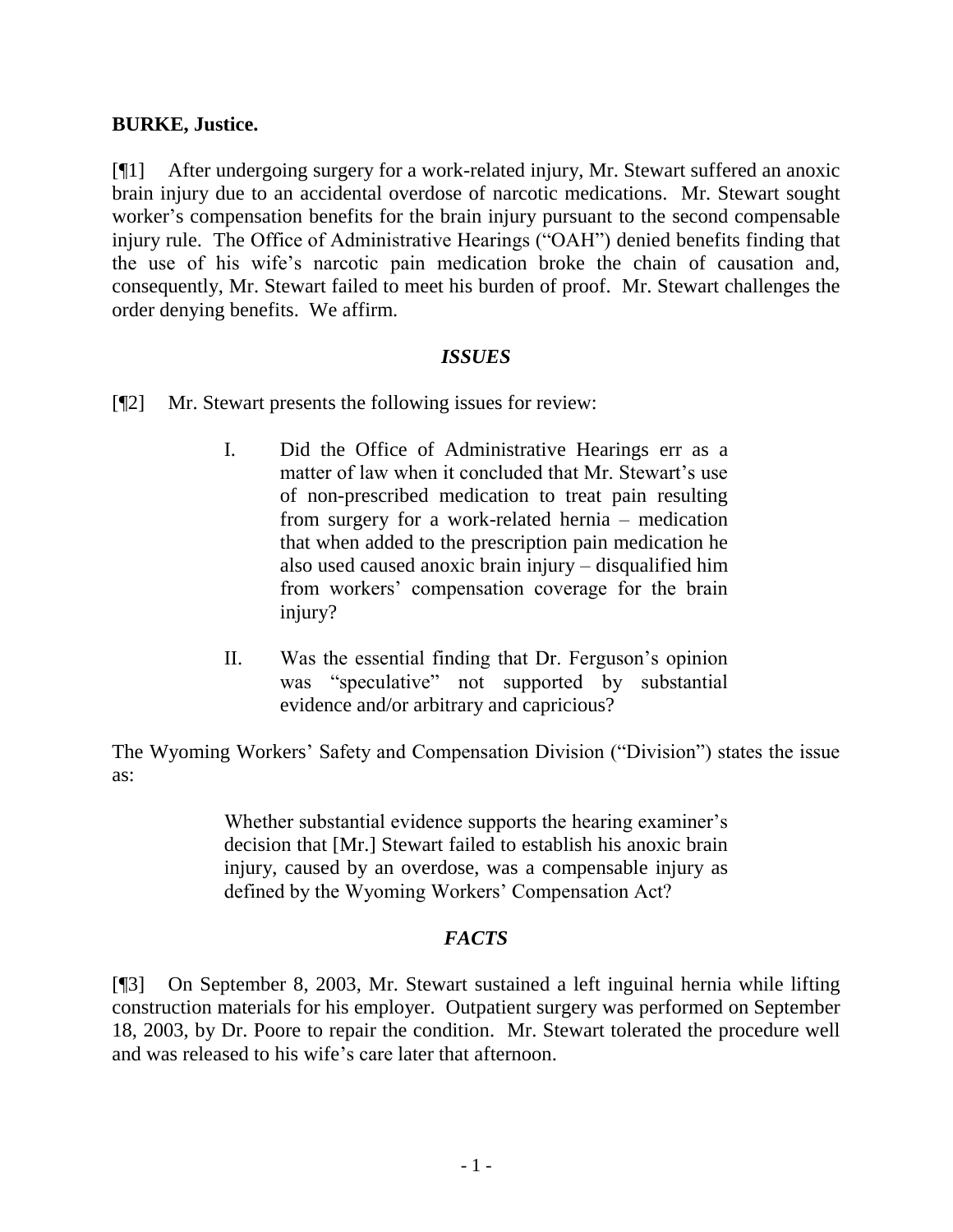[¶4] Dr. Poore prescribed pain medication, Lortab and Percocet, to assist Mr. Stewart in dealing with the pain as he recovered from the surgery. According to Dr. Poore, Mr. Stewart was to take the Lortab if he was experiencing mild pain and Percocet for severe pain. He did not intend that Mr. Stewart take both medications at the same time. Although he had no independent recollection of a specific discussion regarding the prescriptions with Mr. Stewart, Dr. Poore indicated that he frequently gives these prescriptions and typically discusses proper use of the medications with the patient.<sup>1</sup>

[¶5] Mr. Stewart testified that he did not recall receiving those instructions. Instead of taking either the Lortab or the Percocet depending on the degree of pain he was experiencing, he took both pills every four hours. According to Mr. Stewart, he felt it was permissible to combine the medications because nothing contained in the written hospital discharge instructions or on the prescription bottles indicated that the two could not be taken together.

[¶6] At approximately 5:00 a.m. the following morning, Mr. Stewart awoke his wife complaining of pain and an inability to sleep. He demanded that she give him her prescription pain pills because his medications were not working. He testified that he shook her and said, "[Y]ou got to give me a Methadone, I can't stand all of this." Pursuant to his request, Mrs. Stewart gave her husband two Methadone pills for his pain and one Xanax pill to help him sleep.<sup>2</sup> When Mrs. Stewart awoke the next morning, she noted that Mr. Stewart was resting comfortably. However, when she attempted to wake him at 9:00 a.m., Mr. Stewart did not respond. She summoned an ambulance and Mr. Stewart was taken to the emergency room for treatment. Mr. Stewart was diagnosed with an anoxic brain injury resulting from an overdose of mixed medication.<sup>3</sup> After remaining unresponsive for a week, he was transferred to a hospital in Salt Lake City for further treatment. Mr. Stewart responded favorably to the continued treatment and, although he had not fully recovered, was released from the hospital on October 1, 2003. Mr. Stewart testified that his condition has improved over time, but he continues to suffer residual effects as a result of his brain injury.

[¶7] Mr. Stewart applied for worker's compensation benefits. The Division approved benefits related to the hernia, but denied coverage for the anoxic brain injury. Mr. Stewart timely objected to the Division's decision. A contested case hearing was held before the OAH. The hearing examiner upheld the denial of benefits finding that "[b]ecause [Mr.] Stewart ingested narcotic medication that was not prescribed for his

 $\overline{a}$ 

 $1$  Mr. Stewart testified that his wife, a retired registered nurse, cautioned him against taking both prescriptions at the same time. Î

 $2^2$  These prescriptions were issued to Mrs. Stewart for a back condition.

<sup>&</sup>lt;sup>3</sup> The emergency room records revealed that Mr. Stewart's "[u]rine toxicity screen is positive for benzodiazepines, THC, and opiates."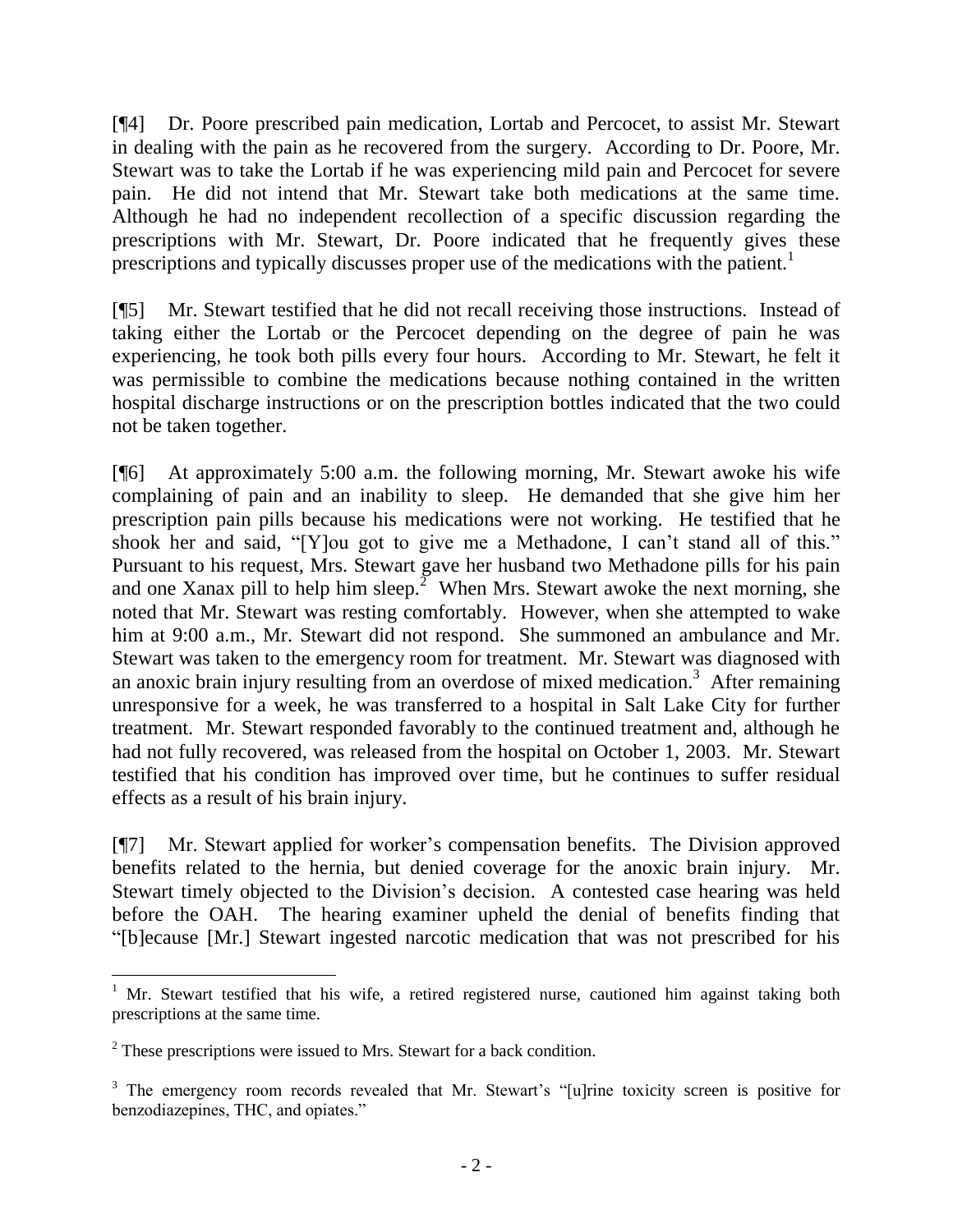work injury, [Mr.] Stewart's original injury was not the direct cause of the subsequent anoxic brain injury." Mr. Stewart appealed to the district court, which affirmed the decision of the OAH. This appeal followed.

## *STANDARD OF REVIEW*

[¶8] Our review of administrative decisions is limited to the factors specified in Wyo. Stat. Ann. § 16-3-114(c) (LexisNexis 2005), which states:

> (c) To the extent necessary to make a decision and when presented, the reviewing court shall decide all relevant questions of law, interpret constitutional and statutory provisions, and determine the meaning or applicability of the terms of an agency action. In making the following determinations, the court shall review the whole record or those parts of it cited by a party and due account shall be taken of the rule of prejudicial error. The reviewing court shall:

> > …

(ii) Hold unlawful and set aside agency action, findings and conclusions found to be:

> (A) Arbitrary, capricious, an abuse of discretion or otherwise not in accordance with law;

> (B) Contrary to constitutional right, power, privilege or immunity;

> (C) In excess of statutory jurisdiction, authority or limitations or lacking statutory right;

> (D) Without observance of procedure required by law; or

> (E) Unsupported by substantial evidence in a case reviewed on the record of an agency hearing provided by statute.

When conflicting evidence is presented at the administrative hearing, as is the case here, we review the administrative decision pursuant to the substantial evidence test. *Newman v. State ex rel. Wyo. Workers' Safety & Comp. Div*., 2002 WY 91, ¶ 22, 49 P.3d 163, 171 (Wyo. 2002). Substantial evidence is relevant evidence which a reasonable mind might accept in support of the agency's conclusions. *Id*., ¶ 12, 49 P.3d at 168. It is more than a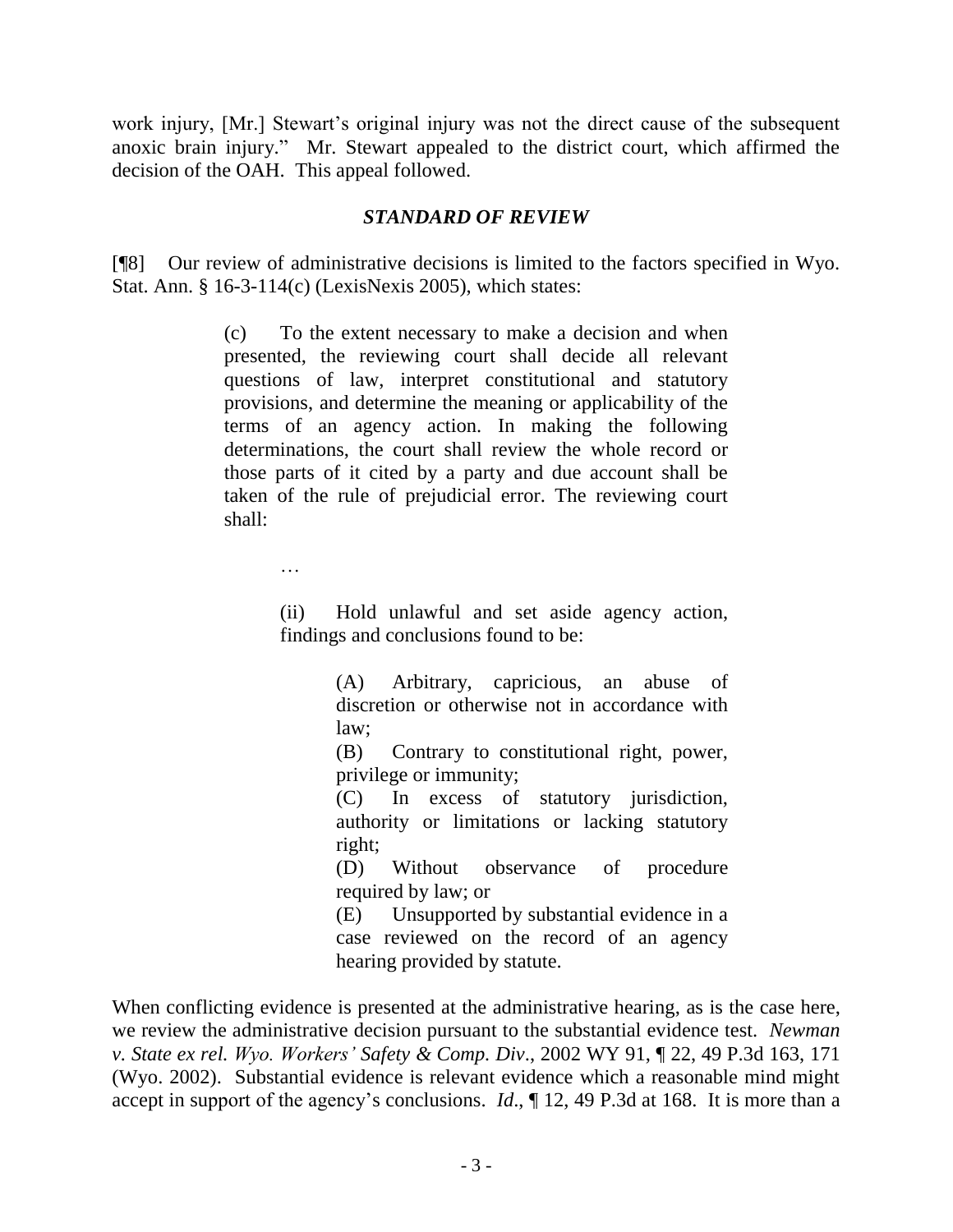scintilla of evidence. *Id.* "[W]e examine the entire record to determine whether there is substantial evidence to support an agency's findings. If the agency's decision is supported by substantial evidence, we cannot properly substitute our judgment for that of the agency and must uphold the findings on appeal." *Id.* Additionally, however,

> [e]ven when the factual findings are found to be sufficient under the substantial evidence test, … this court may be required to apply the arbitrary-and-capricious standard as a safety net to catch other agency action which prejudiced a party's substantial right to the administrative proceeding or which might be contrary to the other WAPA review standards.

*Spletzer v. State ex rel. Wyo. Workers' Safety & Comp. Div.,* 2005 WY 90, ¶ 9, 116 P.3d 1103, 1109 (Wyo. 2005) (quotation marks omitted).

# *DISCUSSION*

[¶9] Mr. Stewart contends that he is entitled to receive worker's compensation benefits for his anoxic brain injury pursuant to the second compensable injury rule. He claims that the OAH erred when it concluded he was disqualified from coverage due to his use of his wife's prescription medication. Mr. Stewart contends that he would not have suffered the anoxic brain injury if he had not been attempting to cope with the pain caused by his workplace injury. He further contends that the medication overdose was purely accidental and, consequently, compensable.

[¶10] We have recognized that a claimant is entitled to receive additional worker's compensation benefits if "an initial compensable injury ripens into a condition requiring additional medical intervention." *Carabajal v. State ex rel. Wyo. Workers' Safety & Comp. Div.,* 2005 WY 119, ¶ 12, 119 P.3d 947, 951 (Wyo. 2005) (quoting *Yenne-Tully v. State ex rel. Wyo. Workers' Safety & Comp. Div.,* 12 P.3d 170, 172 (Wyo. 2000) (*Yenne-Tully I*)). To be eligible for benefits, "the original compensable injury must be the direct cause of the subsequent injury." *Yenne-Tully v. State ex rel. Wyo. Workers' Safety & Comp. Div.,* 2002 WY 90, ¶ 10, 48 P.3d 1057, 1062 (Wyo. 2002) (*Yenne-Tully II*) (emphasis omitted). As the claimant, Mr. Stewart bears the burden of proving the causal connection between his brain injury and the course of his employment. *Stuckey v. State ex rel. Wyo. Workers' Comp. Div.,* 890 P.2d 1097, 1098 (Wyo. 1995).

[¶11] In this case, the hearing examiner concluded that Mr. Stewart failed to meet his burden of proving that the original injury was the direct cause of his subsequent anoxic brain injury because the intentional ingestion of his wife's pain medication broke the causal chain. Mr. Stewart does not deny taking non-prescribed narcotic medication; however, he contends that the hearing examiner erred by focusing exclusively on this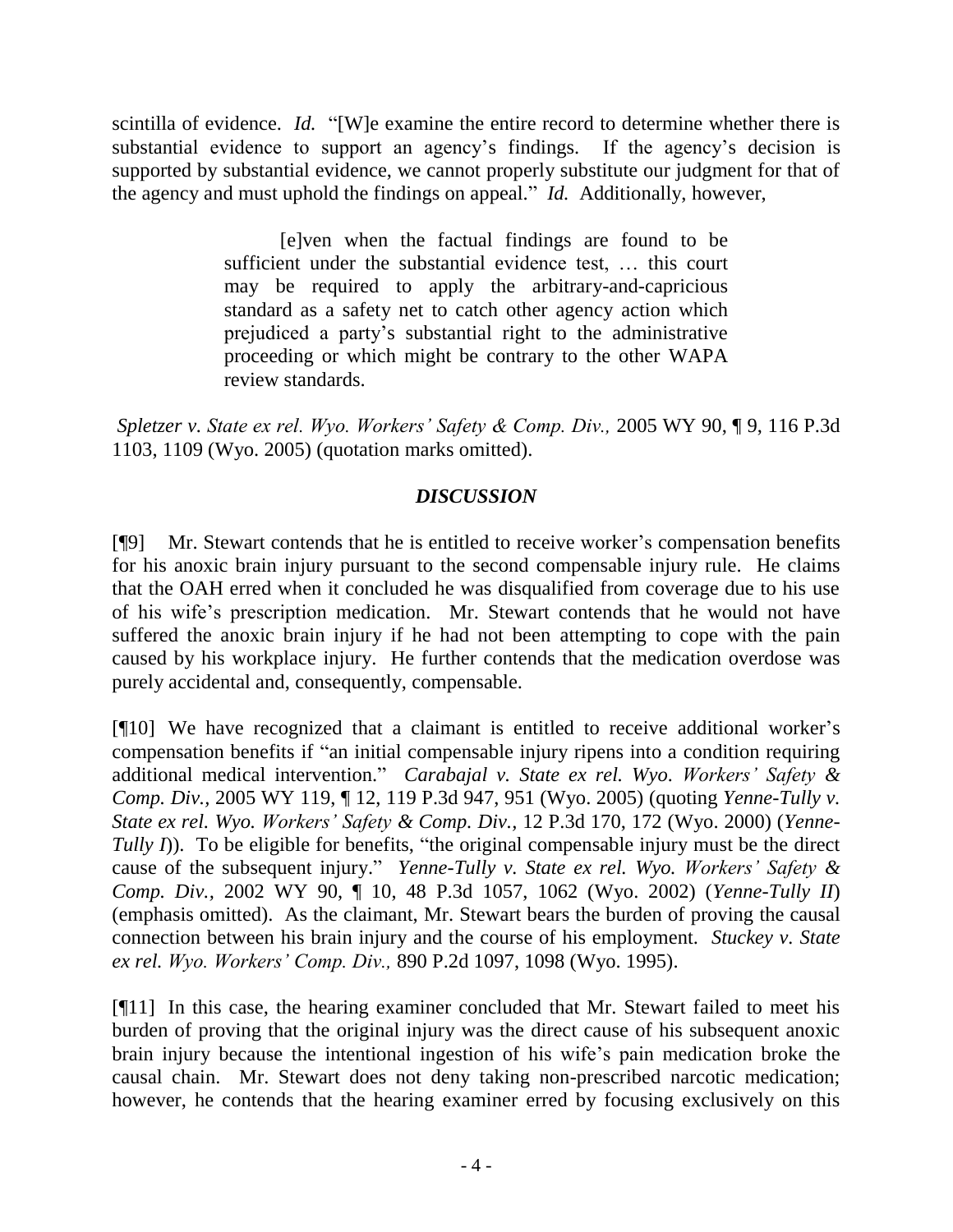fact. He claims that the "legal key to deciding this case [is] whether the overdose was accidental." Mr. Stewart cites to the following cases which he claims are supportive of his proposition that accidental consequences following a work-related injury are compensable: *Osborn v. Ohio Bureau of Workers' Comp.*, 731 N.E.2d 1189 (Ohio Ct. App. 1999) (awarding benefits for death resulting from the claimant taking more of his medication than was prescribed); *Eagle Safe Corp. v. Egan,* 842 S.W.2d 438 (Ark. Ct. App. 1992) (finding death resulting from an overdose compensable because the doctor prescribed the medication as part of the treatment for the work-related injury); *Bruning v. Sheffield Farms Co.,* 187 N.Y.S.2d 666 (App. Div. 1959) (claimant's death from overdose of sleeping pills following surgery for a work-related injury was compensable because an inference could be drawn that the pills were given to decedent while he was at the hospital to be taken at home as the need arose).

[¶12] The cases cited by Mr. Stewart are distinguishable. In those cases, the claimants accidentally overdosed by taking medication that was prescribed and/or provided to them by their physician. As the hearing examiner noted, "[Mr.] Stewart did not follow his physician's orders, did not call his physician to report his problems with pain, or seek less drastic alternatives for problems he was having after his minor hernia procedure." Mr. Stewart did not take his wife's narcotic pain medication by accident or mistake. He demanded that she give him her prescribed medication. A subsequent injury, whether an aggravation of the original injury or a new and distinct injury, is not compensable unless "it is the direct and natural result of a compensable primary injury." 1 Arthur Larson  $\&$ Lex K. Larson, *Larson's Workers' Compensation Law* § 10.01, at 10-2 (2006). Mr. Stewart's intentional conduct was an independent intervening cause of the subsequent brain injury. There is substantial evidence in the record to support the hearing examiner's decision that Mr. Stewart's brain injury was not the direct and natural result of the initial compensable injury.

[¶13] Mr. Stewart also points to our decisions in *Brierley v. State ex rel. Wyo. Workers' Safety & Comp. Div.,* 2002 WY 121, 52 P.3d 564 (Wyo. 2002) and *State ex rel. Wyo. Workers' Comp. Div. v. Ramsey*, 839 P.2d 936 (Wyo. 1992), where we upheld an award of benefits for suicidal acts, to suggest that it would create an anomaly in the law to award benefits for intentional acts on one hand and to deny benefits in a case involving an accidental overdose on the other. We do not find this argument persuasive. Those cases were governed by Wyo. Stat. Ann. §  $27-14-102(a)(xi)(B)(II)$ , which excludes from the definition of a compensable injury "[t]he employee's willful intention to injure or kill himself or another." The cases interpreting that provision determined that suicide is compensable if the original injury "produces mental derangement and the mental derangement produces suicide." *Brierley,* ¶ 12, 52 P.3d at 569. The statutory exclusion reflected in Wyo. Stat. Ann. § 27-14-102(a)(xi)(B)(II) is not at issue here. Mr. Stewart's burden was to prove a direct causal connection between the original injury and the subsequent injury.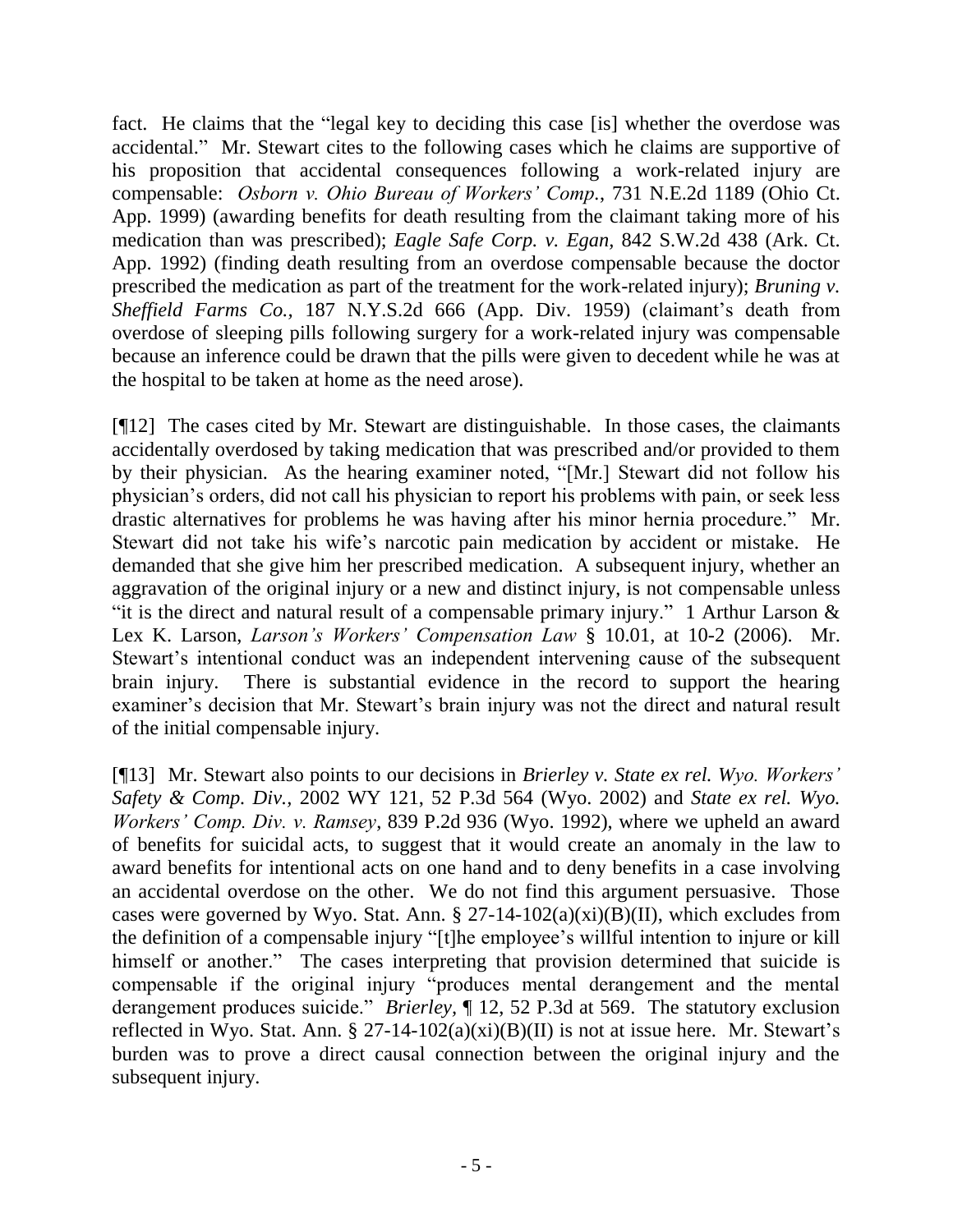[¶14] Additionally, Mr. Stewart claims that his use of his wife's prescription medication is irrelevant because it was less powerful than the prescriptions issued by his physician. He directs our attention to the testimony of his toxicologist, Dr. Ferguson, who testified that if Mr. Stewart had taken the Percocet and Lortab instead of his wife's prescriptions at 5:00 a.m., he would have suffered the anoxic brain injury regardless. Mr. Stewart claims that Dr. Ferguson's testimony was not refuted and he faults the OAH for giving little weight to this testimony. He contends that Dr. Ferguson's testimony was sufficient to meet his burden of proof that the brain injury was not caused by taking his wife's medication. In making his contentions, Mr. Stewart confuses the scope of our appellate review. "[T]he agency, as the trier of fact, has the duty to weigh the evidence and determine the credibility of the evidence and the witnesses." C*[ity of Casper v. Utech](http://www.lexis.com/research/xlink?app=00075&view=full&searchtype=get&search=895+P.2d+451)*, [895 P.2d 449, 451](http://www.lexis.com/research/xlink?app=00075&view=full&searchtype=get&search=895+P.2d+451) (Wyo. 1995). Because of this duty, we defer to the fact-finder on these issues. *Id.*, 895 P.2d at 452. On appeal, we do not second-guess the agency's judging of witness credibility. *In re Licensure of Jerry Penny v. State ex rel. Wyo. Mental Health Professions Licensing Bd.*, 2005 WY 117, ¶ 35, 120 P.3d 152, 171 (Wyo. 2005). Instead, we review the record to determine whether substantial evidence supports the hearing examiner's decision. *Id.*

[¶15] In this case, conflicting evidence was presented to the hearing examiner at the administrative hearing. In addition to the testimony of Dr. Ferguson, Mr. Stewart's treating physician, Dr. Poore, testified by way of deposition. Unlike the opinion of Dr. Ferguson, Dr. Poore opined that Mr. Stewart would not have experienced the anoxic brain injury if he had only taken the Percocet and Lortab, and that the ingestion of his wife's Methadone likely caused Mr. Stewart's problems.

[¶16] As the finder of fact, the hearing examiner is charged with resolving conflicting testimony. *Hicks v. State ex rel. Wyo. Workers' Safety & Comp. Div.,* 2005 WY 11, ¶ 21, 105 P.3d 462, 471 (Wyo. 2005). In doing so, the hearing examiner afforded little weight to Dr. Ferguson's opinion, describing the testimony as speculative and irrelevant. The hearing examiner determined that "Dr. Ferguson's opinion that [Mr.] Stewart's condition probably would have resulted in an anoxic brain injury if he had taken two [P]ercocet and two [L]ortab is simply speculative as that did not happen in this case." We have held that "speculative medical testimony is insufficient to satisfy a claimant's burden of proof." *Anastos v. General Chemical Soda Ash,* 2005 WY 122, ¶ 21, 120 P.3d 658, 666 (Wyo. 2005).

[¶17] After weighing the evidence, the hearing examiner determined that Mr. Stewart failed to meet his burden of proof that the hernia was a direct cause of his subsequent anoxic brain injury. There is no dispute that Mr. Stewart intentionally ingested his wife's pain medication. Dr. Poore testified that Mr. Stewart would not have suffered a brain injury if he had only taken his prescribed medication and the hearing examiner was entitled to rely on that testimony. Substantial evidence exists in the record to support the hearing examiner's decision that the brain injury was not the direct and natural result of